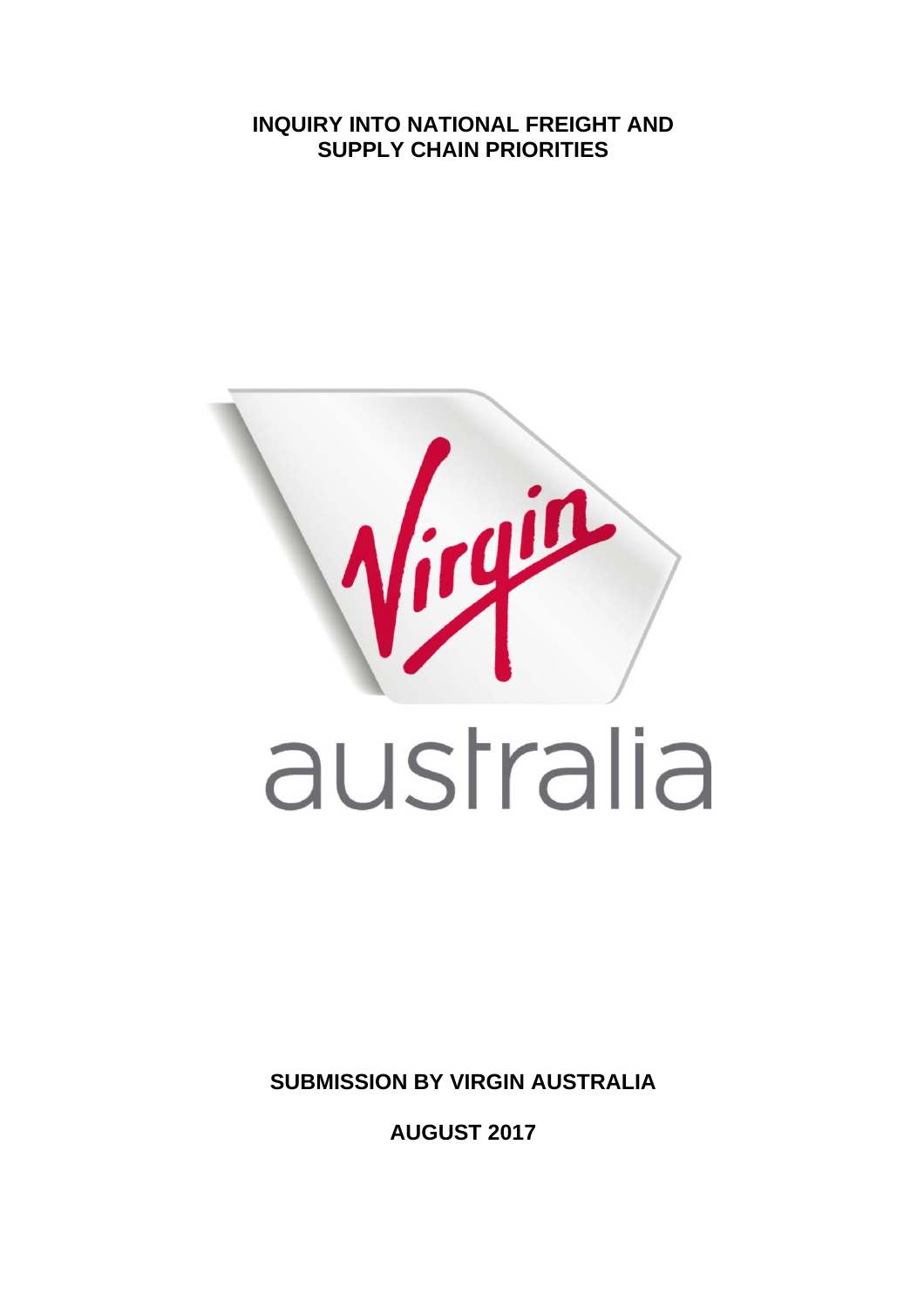The Virgin Australia Group of Airlines (Virgin Australia) welcomes the opportunity to provide a submission to the Inquiry into National Freight and Supply Chain Priorities (the Inquiry).

We note that the Inquiry is being undertaken in order to provide advice and evidence for the development of a *National Freight and Supply Chain Strategy* (the Strategy), following a recommendation in Infrastructure Australia's 2016 *Infrastructure Plan*. While we appreciate that the Inquiry will examine Australia's entire freight and supply chain infrastructure, our submission is largely focussed on opportunities to boost the efficiency and productivity of the air freight system, particularly in relation to key issues concerning regulatory arrangements, competition, infrastructure adequacy and data availability. Addressing these issues within the forthcoming Strategy has the potential to facilitate increased levels of trade and economic growth, given the critical role of air freight in Australia's overall freight system.

# **Background on Virgin Australia's cargo operation**

As part of creating an integrated airline group with the ability to compete across key market segments, Virgin Australia launched a separate cargo division in October 2015 (VA Cargo). This significantly changed the competitive landscape of Australia's domestic air freight sector, which was previously only served with air transport capacity supplied by Qantas and Toll. Offering our own freight services has enabled us to access new revenue opportunities and is therefore important in supporting Virgin Australia to reach a position of sustainable profitability in the future.

VA Cargo provides services for major cargo distributors, corporate shippers and individuals, including the transportation of animals. We have access to specialist cargo handling terminals at all major airports across Australia, catering to a range of different customer requirements in the line-haul, airport-to-airport cargo market. Cargo carried includes timecritical/sensitive items (eg medical tissues, organs, perishables, seafood, critical spare parts for manufacturing industries and business documents), live animals and high value items (eg electronics and valuables).

Our freight services leverage the capabilities of around 3,700 passenger transport flights operated each week by Virgin Australia to 43 domestic and 15 international destinations, by utilising aircraft cargo hold space on these services. This is supplemented by our overnight dedicated freighter network, operated with a small fleet of wetleased B737-300F and BAe146-200QT aircraft. These aircraft allow us to uplift both containerised and loose cargo. Using Melbourne Airport as a hub, our dedicated freighter operations serve Sydney, Brisbane, Townsville, Cairns, Launceston, Adelaide and Perth (network map and timetable included as Attachment 1). This includes the operation of flights with BAe146-200QT aircraft during the curfew period at Sydney Airport.

From a commercial perspective, the success of VA Cargo depends on our ability to compete effectively with Qantas and Toll in order to secure either exclusive arrangements with, or a significant share of the business of, the large freight forwarders in Australia's domestic freight market. This market is highly concentrated, with the top four freight forwarders (Toll, Australia Post/StarTrack, TNT and DHL) accounting for almost 90% of all expenditure.

In March 2016, VA Cargo secured an exclusive five-year contract with TNT. This significant milestone has cemented VA Cargo's credibility in the domestic air freight market and provided us with the scale required to establish our dedicated overnight freighter operation. It has also given VA Cargo the ability to offer excess capacity on these services to other customers at a marginal cost.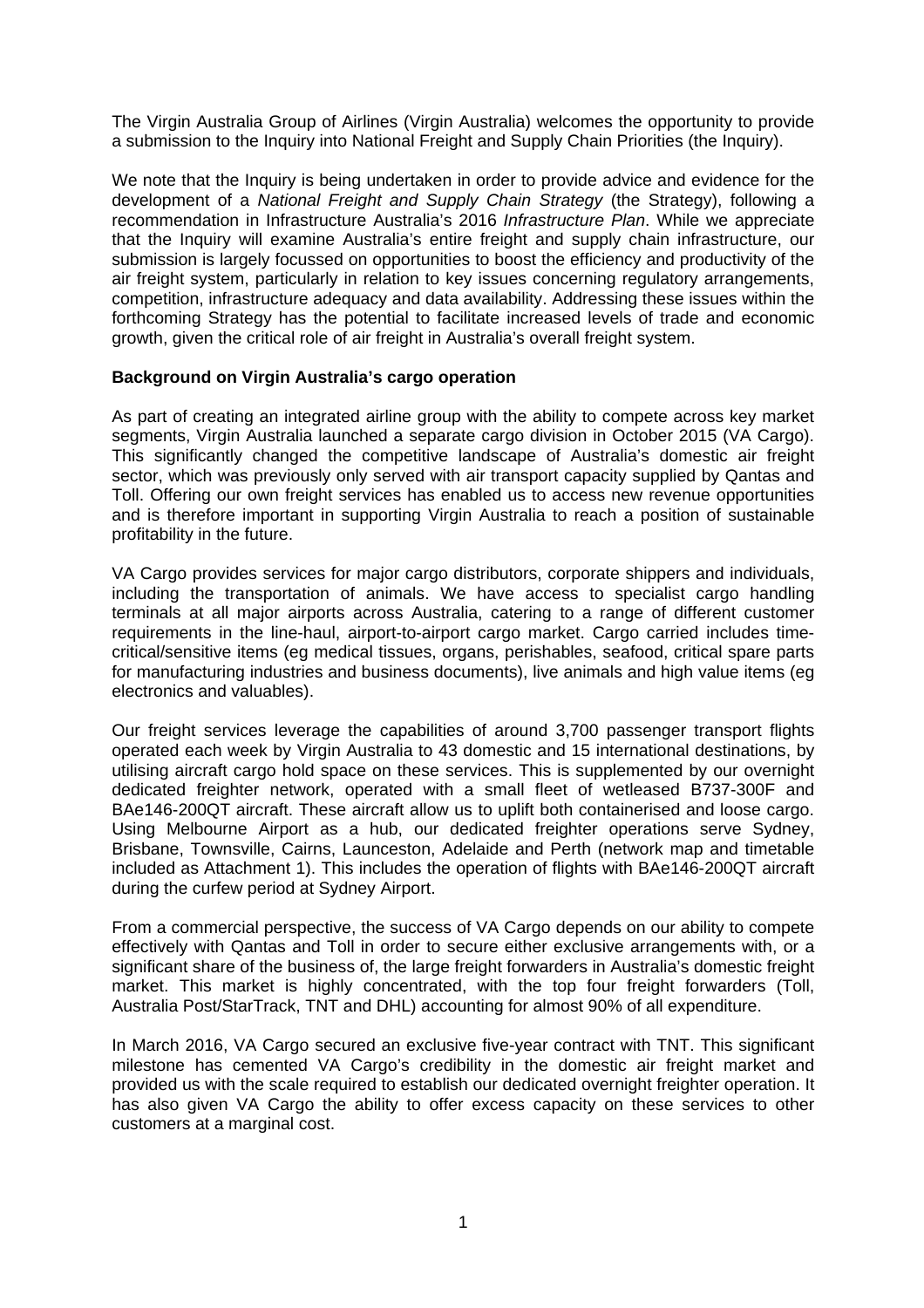# **Virgin Australia's priority outcomes**

Our priority outcomes for the Inquiry, each of which is canvassed in further detail below, are listed below in order of importance to our business. Our desired time horizons for achieving these outcomes are noted in brackets.

VA Cargo would like to see the Government:

- a. ensure that no additional operational restrictions are introduced at curfew-restricted airports, and that all other Australian airports remain unencumbered by a curfew, including the new Western Sydney Airport (ongoing).
- b. amend the legislative framework governing curfew operations at Sydney Airport to allow us to secure an additional 10 aircraft movements each week for our dedicated freighter services (immediate).
- c. amend the relevant legislative framework and/or introduce a policy regarding the allocation and utilisation of slots for dedicated freighter services at curfew-restricted airports (immediate).
- d. amend the legislative framework governing curfew operations at Sydney Airport to permit operations during the curfew period with any type of low-noise dedicated freighter aircraft which complies with the maximum noise levels specified in Volume 1 of Annex 16 to the Chicago Convention (immediate).
- e. establish a common set of streamlined regulatory arrangements for all curfewrestricted airports, based on the maximum noise levels for low-noise dedicated freighter aircraft as specified in Volume 1 of Annex 16 to the Chicago Convention (medium term).
- f. amend the *Sydney Airport Curfew Act 1995* in order to ensure that low-noise dedicated freighter operations during Sydney Airport's curfew period may continue to be permitted notwithstanding that night time aircraft movements may be conducted at Western Sydney Airport (before Western Sydney Airport becomes operational).
- g. encourage Australia's major airports, through the airport master planning process, to ensure that their freight aprons are sufficiently large to cater for current and future air freight demand, provided that relevant infrastructure investment does not place a prohibitive cost burden on airlines (medium term).
- h. encourage Melbourne Airport to introduce a Runway Demand Management Scheme (short term).
- i. direct the Bureau of Infrastructure, Transport and Regional Economics (BITRE) to produce and publish additional information on the performance of the domestic air freight sector (short term).
- j. develop a national freight performance framework (short term).
- k. encourage compliance with the *National Airports Safeguarding Framework* (ongoing).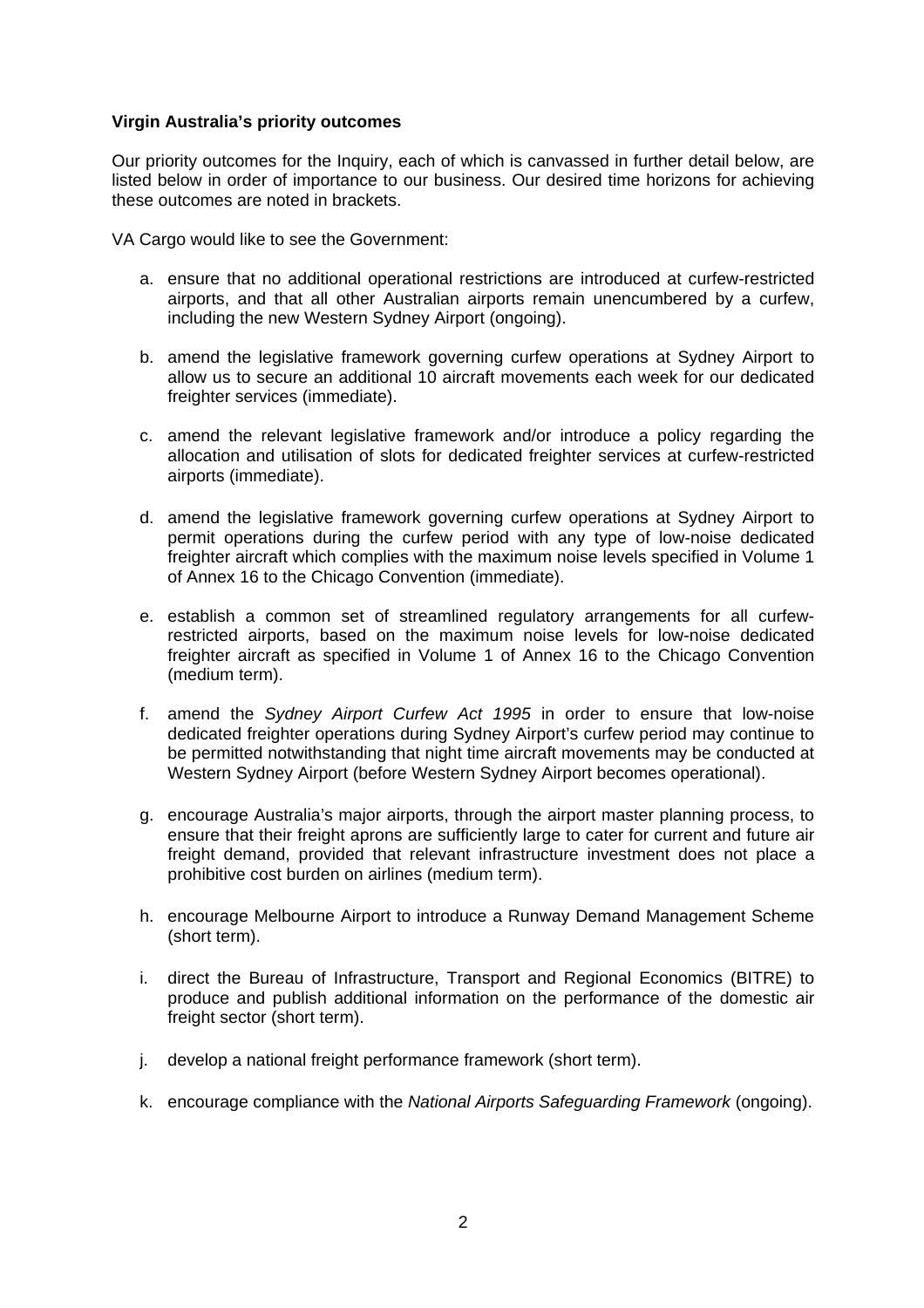# **2 Freight in Australia – are we competitive?**

#### 2.1 What is moving where, why and how?

# *Infrastructure*

The primary infrastructure supporting the operation of VA Cargo's services is the major capital city airports. It is therefore critical that air freight infrastructure at these airports is adequate to meet current and future demand by all industry participants. Cargo sheds, parking bays, staging areas, runway slots and airport access are all key factors in this regard. The timely expansion of air freight infrastructure will ensure that air cargo processing is not unnecessarily constrained, enabling air operators to meet the expectations of their customers in a cost-efficient manner.

Of particular concern at present is the limited availability of freighter aircraft parking bays and lack of proximity to cargo terminal operators, with such challenges more pronounced at Sydney, Melbourne and Brisbane airports. Our freighter aircraft are often required to park in passenger aircraft bays due to lack of available dedicated freighter bays. This reduces ground cargo handling and processing efficiency, as passenger aircraft bays are located some distance away from the facilities of cargo terminal operators.

Melbourne Airport, as with all major airports, has a dedicated freighter apron. This apron can accommodate only five Code C aircraft (eg B737) or three Code E aircraft (eg B777) at any one time. Between Monday and Thursday, the capacity of the apron is inadequate to meet the combined overnight domestic air freight requirements of VA Cargo, Qantas and Toll. This challenge is so significant that the Melbourne Airport Coordination Centre plans for the operation of certain domestic freighter services to/from regular public transport (RPT) bays (on G and F fingerways). While this measure ensures that demand from freight operators can be met, it can also impose additional ground handling costs on air freight operators, given the need for labour and equipment at multiple locations. As a consequence, towing may be required for RPT aircraft that are unable to access a contact bay when parking overnight at the airport, which involves additional labour costs for RPT airlines.

We note that the current Melbourne Airport Master Plan states that a new freight apron will be developed and will provide up to 15 Code F aircraft (eg A380) parking positions. Timeframes for the new apron are unclear however, with the development proposed to occur within the 20-year Master Plan period.<sup>1</sup>

The challenges outlined above for Melbourne Airport exist at all major airports. As a general comment, VA Cargo would like to see each of Australia's major airports ensure that its freight aprons are sufficiently large to cater for current and future air freight demand. We would also expect that airports consult with freight operators in relation to the development and pricing of such infrastructure, to ensure such investment does not place a prohibitive cost burden on airlines.

Airport runway congestion is also a common occurrence at the major airports. Brisbane Airport has implemented a Runway Demand Management Scheme to optimise the utilisation of its runway system. A similar system should be implemented at Melbourne Airport, as the key transhipment hub for the domestic air freight sector.

We wish to see our desired outcomes in relation to infrastructure at the major airports above addressed over the medium term, ideally within the next five years.

<sup>&</sup>lt;sup>1</sup> Melbourne Airport Master Plan 2013, page 80.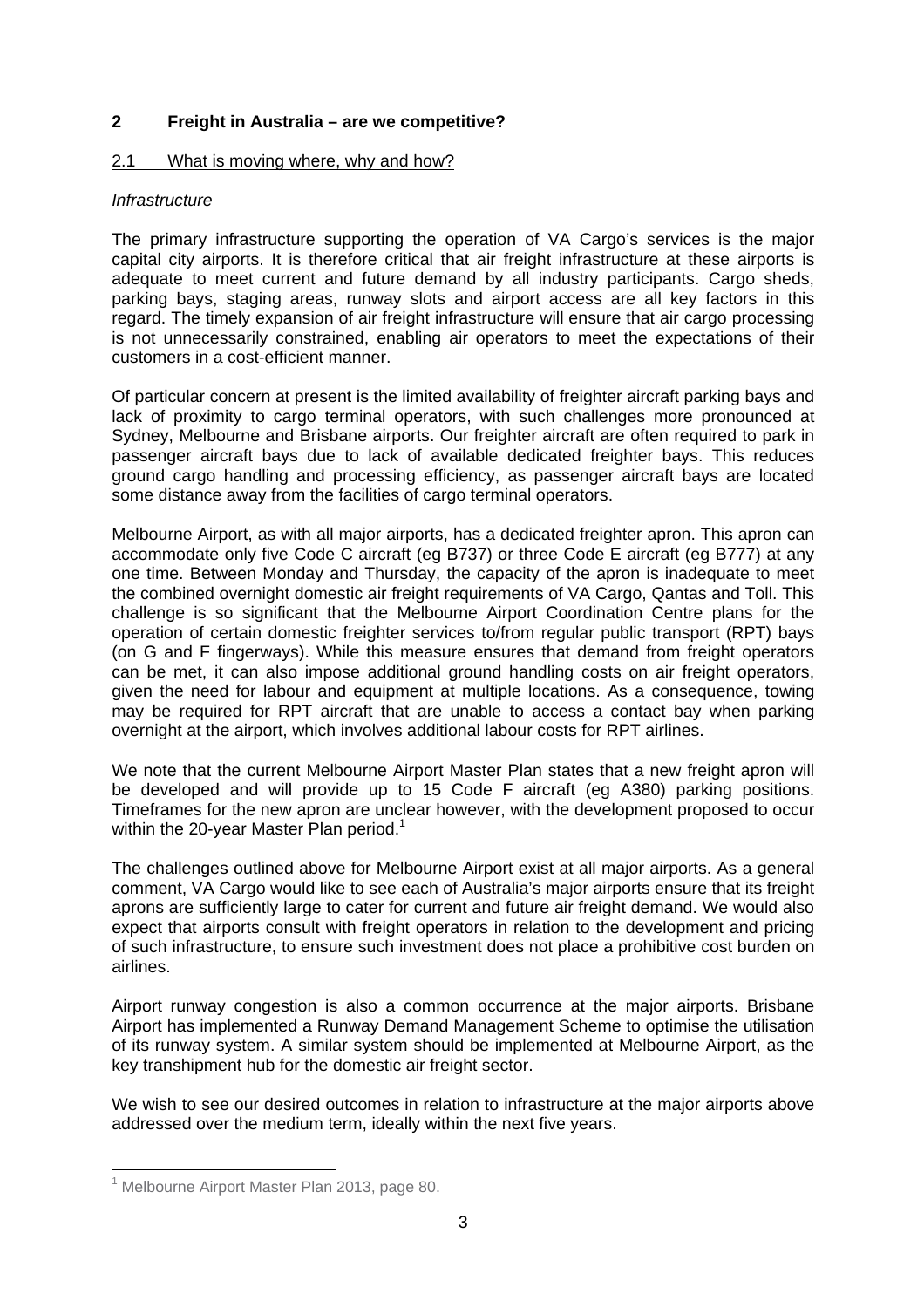The new Western Sydney Airport, as a greenfield project, presents an opportunity to design and establish a dedicated freight precinct capable of supporting demand from air freight operators over the medium to long term. This will ensure that the productivity and efficiency of freight processing at the new airport will be optimised, benefiting all participants in the freight industry as well as final consumers. In terms of key infrastructure requirements for freight at Western Sydney Airport, VA Cargo would like to see the airport remain curfew free, linked to a road network which provides efficient access to Sydney Airport and include:

- cargo sheds located in close proximity to both freighter and RPT aircraft parking and which allow for the throughput of freight to the airside precinct;
- sufficient parking bays for dedicated freighter operations; and
- an adequate area for storage of equipment (eg freighter containers, barrows, dollies, aircraft loaders, belts, ground power units, aircraft stairs, push back tugs and tow bars).

# *Data availability*

In relation to air freight data, VA Cargo is the view that both government and industry would benefit from the production and publication of additional information on the performance of the domestic air freight sector. Relative to information published by the Bureau of Infrastructure, Transport and Regional Economics (BITRE) for passenger services, there is very little data available for the domestic air freight sector.

We note that aggregate data on domestic cargo movements at the top five cargo airports is provided in the BITRE's monthly and annual domestic aviation activity publications. VA Cargo would like to see such reporting expanded to include each of the following:

- $-$  total domestic market uplift;
- uplift by air freight operators in each state/territory; and
- $-$  uplift by air freight operators for each route.

At a practical level, this additional reporting would require each air freight operator to submit monthly uplift data, similar to the process followed by airlines for passengers travelling on RPT services. BITRE already receives a large proportion of freight uplift information from airlines, which could form the basis of the development and publication of additional reporting. We would also be interested to understand what data is currently submitted to BITRE on freight uplift by the major freight forwarders.

For industry, this additional data would enable air freight operators to analyse and assess market opportunities and assist airports with forecasting demand for infrastructure utilisation. For Government, such data has the potential to reveal emerging trends in the air freight sector and assist to ensure policy and regulation is aligned with market developments. Overall, the additional data will provide the scope to facilitate growth within, and improve the competitiveness of, the domestic air freight market as a whole.

We wish to see our desired outcomes in relation to additional data for the domestic cargo market addressed over the short term, ideally within the next 12 months.

#### 2.2 Competitiveness in the Australian freight sector

In our view, one of the key factors inhibiting the international competitiveness of Australia's freight system is the inadequacy of airport infrastructure, as detailed above. As air freight often involves the transport of time-critical items, operational efficiency is vital. Regulatory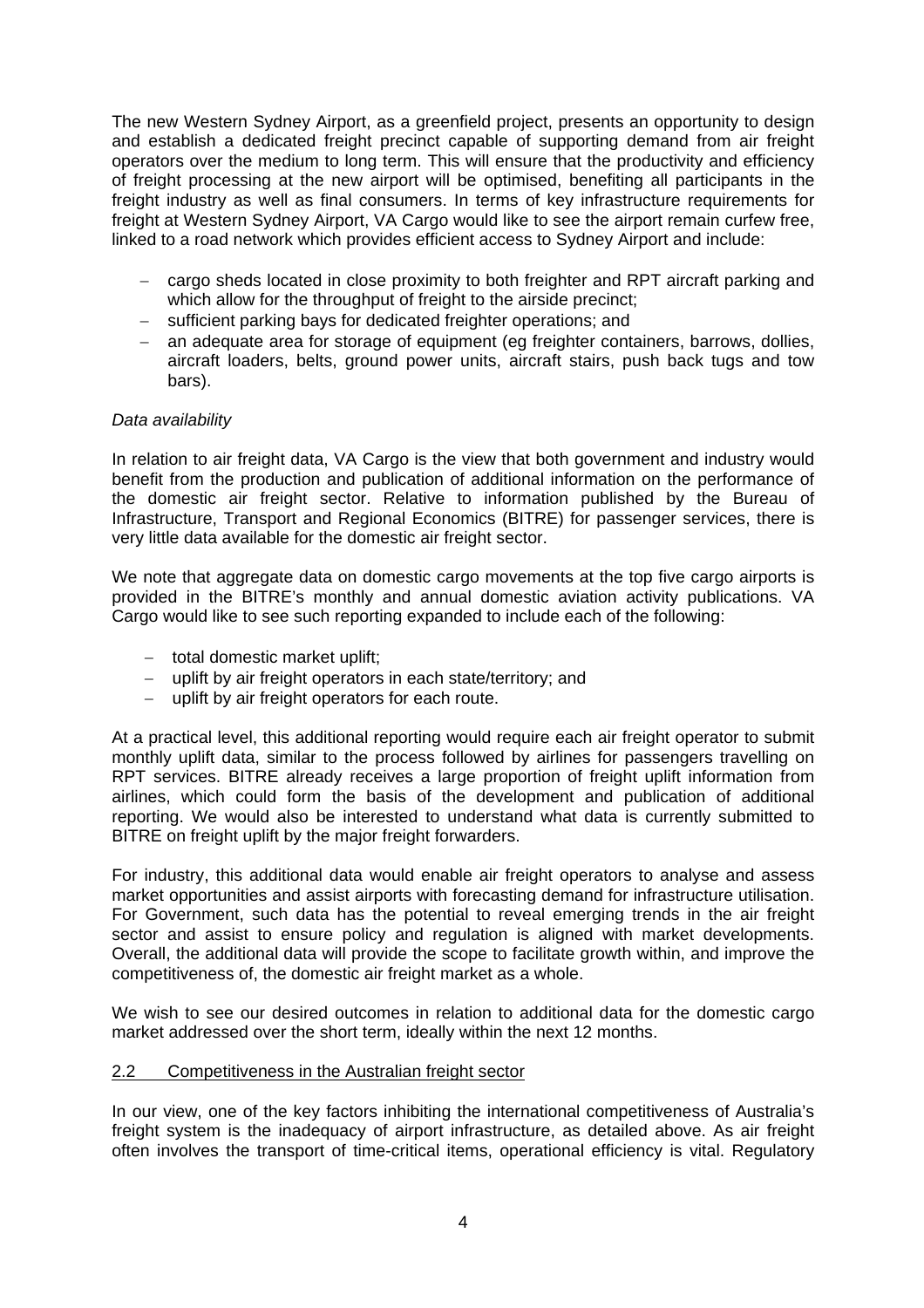restrictions on the ability to operate low-noise dedicated freighter aircraft during curfew periods are also relevant, as outlined further below.

Key indicators for assessing competitiveness include Australia's freight volumes and growth trends, the number of freight forwarding businesses operating in Australia and the financial performance of Australia's air freight operators. A competitive system will facilitate growth in freight movements, encourage new market entrants in the freight forwarding sector and support the commercial sustainability of air freight operators. For VA Cargo, as a recent entrant to the air freight market, improving the competitiveness of Australia's freight sector will be important in facilitating our growth and supporting the sustainability of our operations.

The prices applicable to airlines for the use of freight infrastructure at airports are also relevant to the competitiveness and efficiency of the overall freight system. As an example, Canberra Airport's charges are so prohibitive that we have determined it is not commercially viable for us to include it in our freight network. In developing the Strategy, it may be beneficial to critically examine the impact of airport charges on the productivity of air freight services.

# *Airport curfews and air freight operations*

Curfew restrictions in effect at Adelaide, Gold Coast and Sydney airports reduce the efficiency of overnight freighter operations. VA Cargo does, however, appreciate the need to strike a balance between community expectations regarding aircraft noise during night time hours and air freight operations at these airports.

As a general comment, it is our strong preference that no additional operational restrictions are introduced at curfew-restricted airports, and that all other Australian airports remain unencumbered by a curfew, including the new Western Sydney Airport. This is of critical importance to the productivity of Australia's freight system and is necessary to facilitate the anticipated growth in demand for the transport of goods over the next 20 years and beyond. It will also ensure that the value of investment in airport freight infrastructure is maximised, delivering efficiency benefits for the industry and supporting broader economic growth.

Limits on the number of dedicated freighter aircraft movements permitted during curfew periods are imposed by the relevant legislative frameworks in effect at Adelaide, Gold Coast and Sydney airports. There is limited visibility of the utilisation of such aircraft movements by air freight operators and the relevant legislative frameworks in effect at curfew-restricted airports do not encompass a mechanism to allocate, assess and report on the utilisation of slots during the curfew. VA Cargo has a strong desire for the Government to amend the relevant legislative framework and/or introduce a policy regarding the allocation and utilisation of slots. Ideally, this would include:

- principles governing the allocation of slots;
- a requirement for air cargo operators to regularly report on utilisation of slot allocations;
- a requirement for the Government to report on utilisation of slot allocations; and
- a mechanism which enables the Government to reallocate unutilised slots.

For VA Cargo, this is particularly critical for Sydney Airport given its importance in our dedicated freighter network. Maximising the utilisation of slots will deliver benefits for the industry, boosting productivity and optimising air freight supply chains.

We wish to see our desired outcomes in relation to utilisation of slots during the curfew period addressed as soon as practicable.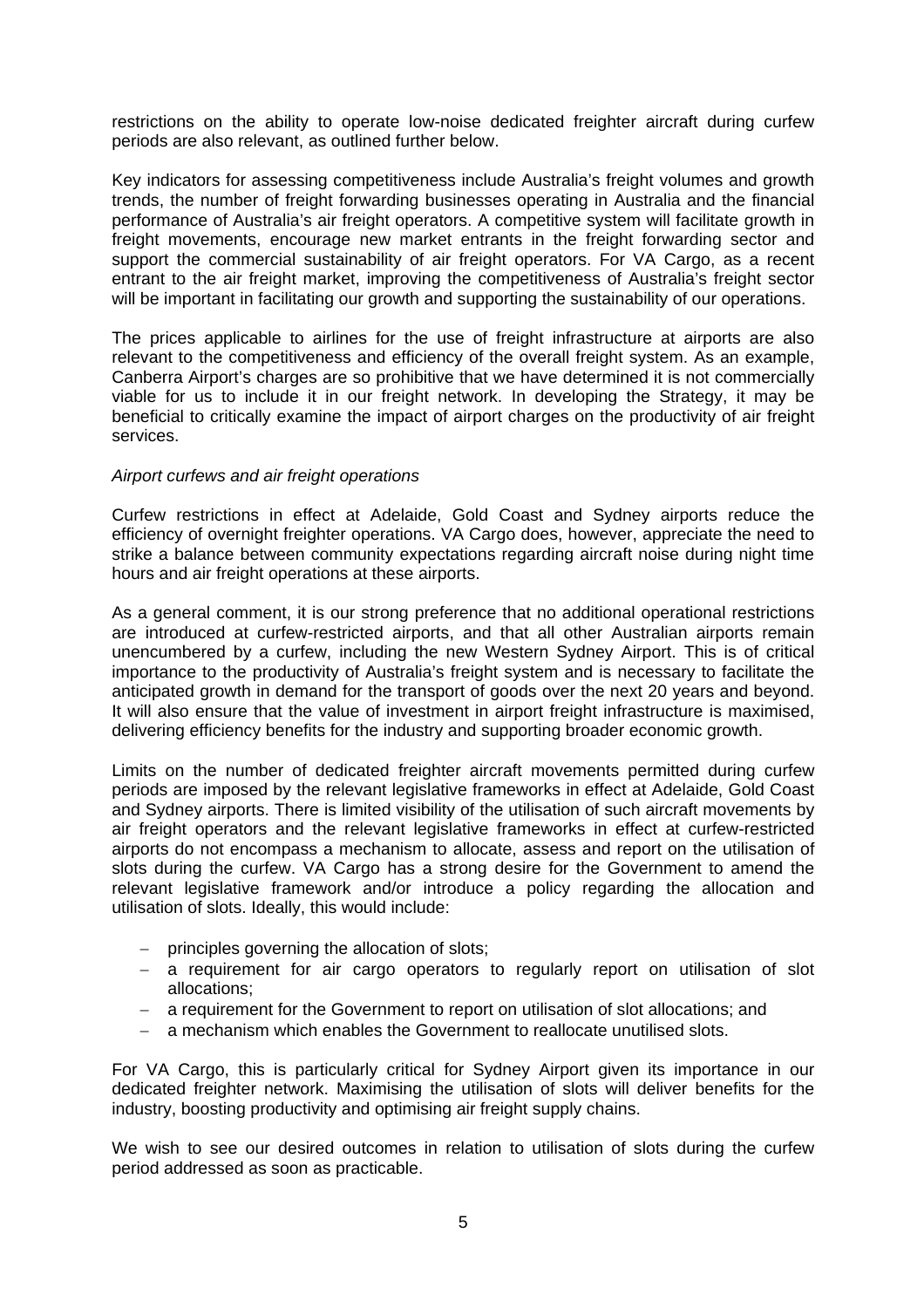#### *Overnight dedicated freighter operations at Sydney Airport*

The regulatory arrangements for overnight dedicated freighter operations at Sydney Airport are significantly more restrictive and complex compared to those in effect at Adelaide and Gold Coast airports. As a general comment, we would like see a common set of regulatory arrangements based on the maximum noise levels for low-noise dedicated freighter aircraft, as specified in Volume 1 of Annex 16 to the Chicago Convention, applied across all curfewrestricted airports in the future, streamlining the requirements for air freight operators.

The *Sydney Airport Curfew Act 1995* permits up to 74 take-offs and landings per week for freight services with BAe-146 aircraft, subject to certain operational restrictions. As per the *Sydney Airport Curfew Regulations 1995*, since October 2016 VA Cargo is entitled to operate up to 18 of the 74 slots available each week. We now require access to an additional allocation of 10 slots to meet the time-sensitive cargo delivery requirements of our key client TNT. Accordingly, we would like to see the legislative framework amended as soon as possible to permit at least 10 additional dedicated freighter aircraft movements per week.

Another option which may assist to increase our freight uplift capability during the curfew period at Sydney Airport, and therefore potentially reduce our need to access additional slots, is to amend the legislative framework to remove the specific requirement for operations to be conducted with BAe-146 aircraft. At present, VA Cargo is not able to meet demand for uplift of cargo during the curfew period, as we are limited to carrying a maximum of 9,500 kilograms of freight on our BAe-146 services on each of the key sectors of Melbourne-Sydney, Sydney-Brisbane and Sydney-Melbourne. Permitting operations during the curfew period with any type of low-noise dedicated freighter aircraft which complies with the maximum noise levels specified in Volume 1 of Annex 16 to the Chicago Convention would enable us to serve Sydney Airport with a higher capacity and quieter aircraft type.

As well as providing air freight operators with increased flexibility, this proposal has the potential to reduce the night time noise exposure for communities surrounding Sydney Airport, as there are other types of dedicated freighter aircraft in operation with lower noise profiles than the BAe-146 aircraft. It would also be consistent with the legislative frameworks in place for Adelaide and Gold Coast airports, which do not specify the type of dedicated freighter aircraft that may be used during curfew periods.

Section 17 of the *Sydney Airport Curfew Act 1995* provides, *inter alia,* that the ability to conduct dedicated freighter operations at Sydney Airport during the curfew period will no longer apply on or after the date on which Western Sydney Airport is able to be used for night time aircraft movements.

While Virgin Australia expects to serve Western Sydney Airport, it is expected that Sydney Airport will always remain a key airport for us from both a passenger and cargo perspective. As noted above, the VA Cargo operation relies on both the cargo hold space on Virgin Australia's passenger services as well as a network of dedicated freighter services. Eliminating the ability to link the freight capabilities of our extensive network of passenger services to/from Sydney Airport and our dedicated freighter operations is expected to have a significant detrimental impact on the efficiency and productivity on our cargo business, as well as the entire overnight freighter network. Air freight is a critical element of the integrated supply chains of many businesses and any loss of efficiency in the transport of goods across the country is likely to impede overall economic growth and productivity.

From a community perspective, it would also seem inequitable that only the residents of Western Sydney should be exposed to low-noise freighter aircraft during night time hours once Western Sydney Airport becomes operational.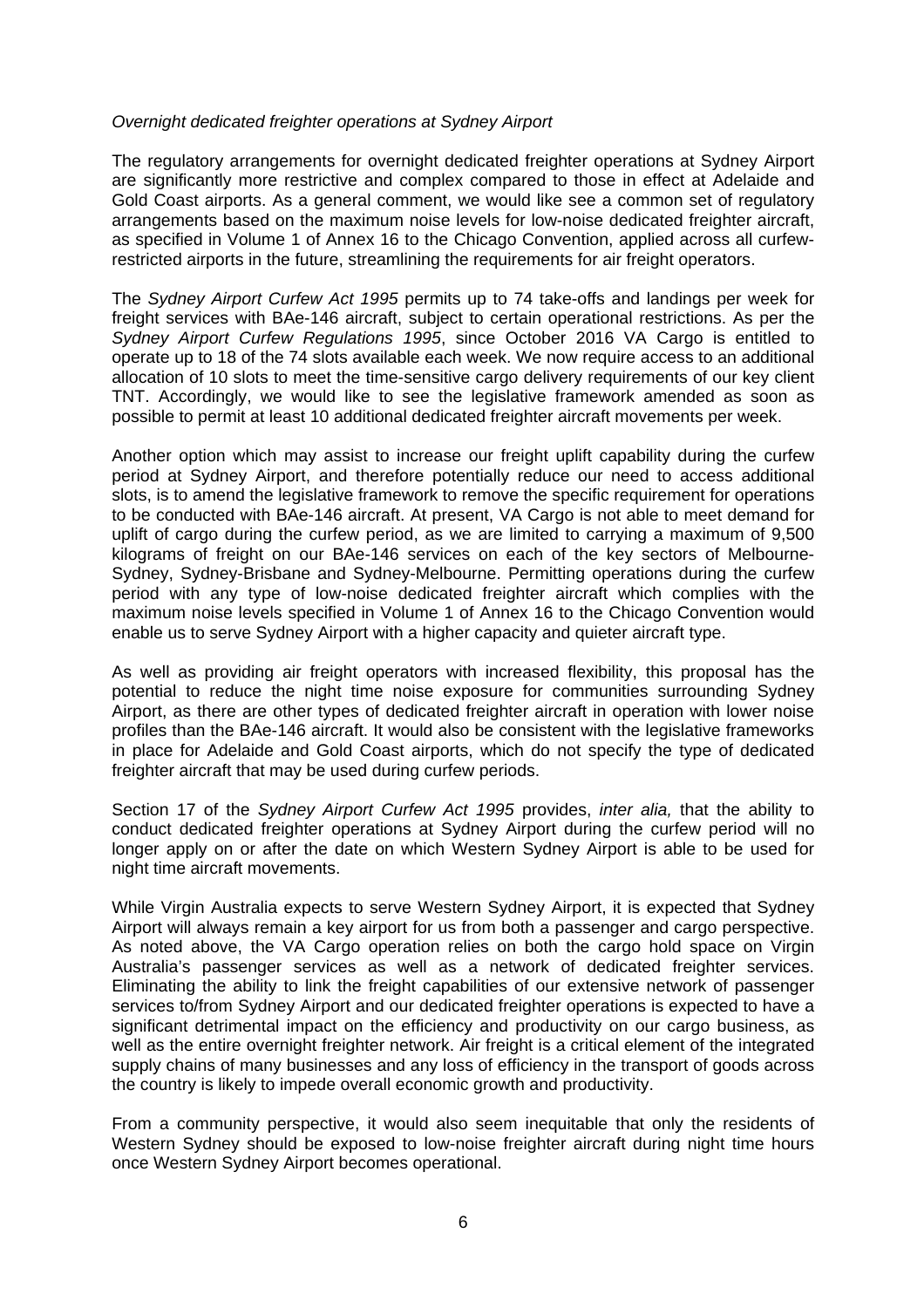VA Cargo would like to see the *Sydney Airport Curfew Act 1995* amended in order to ensure that low-noise dedicated freighter operations during Sydney Airport's curfew period will continue to be permitted notwithstanding that night time aircraft movements may be able to be conducted at Western Sydney Airport.

# **3 National critical issues and emerging trends**

# 3.1 Urban growth pressures

Urbanisation around airports has led to the imposition of night time curfews and aircraft operating restrictions, impacting both passenger and freight transport operators. These curfews, while appropriate from the perspective of ensuring communities receive respite from aircraft noise, severely limit air cargo transport capabilities.

In relation to airports without a curfew, we have seen that increased urbanisation continues to lead to calls by some sections of the community for a curfew to be introduced. For example, such pressures led to the former Labor Government conducting a review of the need to introduce a curfew at Brisbane Airport in 2013, which was subsequently ruled out by the current Government in 2014.

Further to our comments above, improving the productivity and efficiency of air freight operations will require that no additional operational restrictions are introduced at curfewrestricted airports, and that all other Australian airports remain unencumbered by a curfew, including the new Western Sydney Airport. This is particularly important in light of the ongoing rise in demand for package delivery driven by increasing levels of online shopping, which is expected to continue in the long term.

In the context of Australia's urban networks, it is important that road links to airports are capable of facilitating the efficient collection and despatch of items by freight forwarders to air cargo operators, and ultimately the on-time delivery to consignees.

# 3.2 Port corridor pressures – protecting land, sea and air connections

Further to our comments above, the continuing urbanisation and higher residential density around airports as a result of population growth is likely to lead to increased pressure for additional aircraft noise management measures to be introduced. It is therefore of vital importance that land use planning around airports conforms to the principles contained in the *National Airports Safeguarding Framework*, to ensure that the productivity of the air cargo sector is not constrained by the introduction of new curfews or aircraft operational restrictions.

The adequacy of airport infrastructure, as outlined in detail above, is also relevant in ensuring air cargo operators do not face operational bottlenecks.

# 3.3 End-to-end supply chain integration and regulation

VA Cargo's ability to support the supply chain requirements of our clients is heavily dependent on the capabilities of cargo terminal operators, which vary across the airport network. The transport of non-containerised cargo requires individual receipt, transfer and loading onto and unloading from the aircraft by cargo terminal operators, which is a very labour-intensive and manual process. If cargo is containerised, the loading and unloading process is safer and quicker, reducing workplace health and safety risks as well as labour costs. Further to our comments above, amendments to the relevant legislative framework to enable air freight operators to deploy any type of low-noise dedicated freighter aircraft during the curfew period at Sydney Airport would potentially allow operators to increase their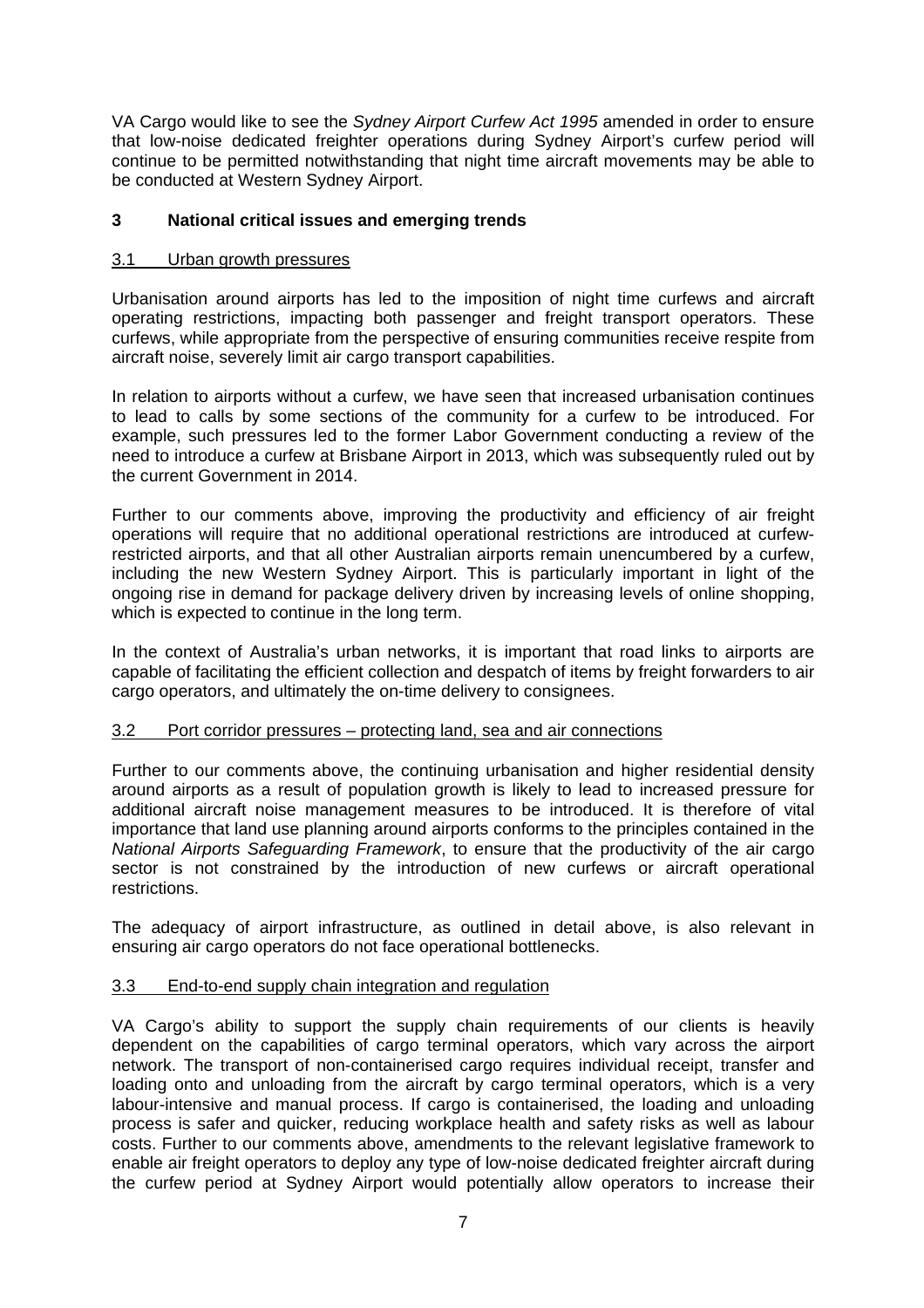containerised cargo uplift (eg, while the BAe-146 aircraft can accommodate a maximum of seven containers, the B737-700F can accommodate a maximum of ten), boosting efficiency and productivity.

Air cargo operators must comply with a wide range of regulations, including those covering safety, security and operations during the airport curfew periods. As outlined in detail above, we have a strong interest in seeing the regulations governing operations during curfew periods amended, particularly those applicable to Sydney Airport. Such amendments have the potential to significantly boost competition in the industry and lift the productivity of the entire freight system.

# 3.4 The air freight market

Capital city airports have freight precincts within their land footprints to facilitate the transfer of freight between air and road. Airports are integrated into surrounding freight networks through road infrastructure. As noted above, the efficiency of road links to airports impacts the efficiency of air cargo operations.

Memphis and Louisville airports in the United States, although much larger in scale than any of Australia's capital city airports, are key examples where large investments have been made in airport infrastructure to support the growth of air freight operations.

At present, less than 30% of the cargo hold space available on Virgin Australia's RPT services is utilised for air freight. To a large extent, this low utilisation derives from the fact that air cargo transport activities typically peak overnight while RPT operations are low.

Mode mix and modal shift opportunities, where freight forwarders offer a combination of air/sea, air/road or air/rail options, provide opportunities to increase freight capacity utilisation. VA Cargo has a 'road-to-air' arrangement with TNT, under which excess road cargo volumes may be transported on Virgin Australia's RPT flights at competitive rates.

# 3.5 Changing technology

Advances in mobile, wireless, GPS and scanning technologies will present new opportunities to streamline processes in the freight sector. VA Cargo continually assesses emerging technologies and their associated benefits, in seeking new ways to lift the productivity of our operations and provide our clients with innovative solutions to support their businesses. Key considerations in conducting such assessments include the maturity of the particular technology and the associated returns on investment that it would deliver for our business.

As an example, VA Cargo is the first air freight operator in Australia with a cloud-based cargo booking system (iCargo system), offering the benefits of reduced processing time and increased accessibility to information. Compatible with mobile devices, the iCargo system enables drivers to make bookings while on the road. This minimises the need for trips to and from the VA Cargo depot, with consequential reductions in time, fuel and other resources. The iCargo system is fully automated and links directly to cargo terminal operators, facilitating the urgent delivery of high value and time-critical cargo, including live organs for transplant surgeries and components required for urgent medical equipment repairs.

The use of unmanned aerial vehicles, or drones, is expected to dramatically transform the freight sector in coming years. It will be important that an appropriate regulatory framework is in place to ensure that the increased operation of drones does not interfere with the safety or efficiency of aircraft operations.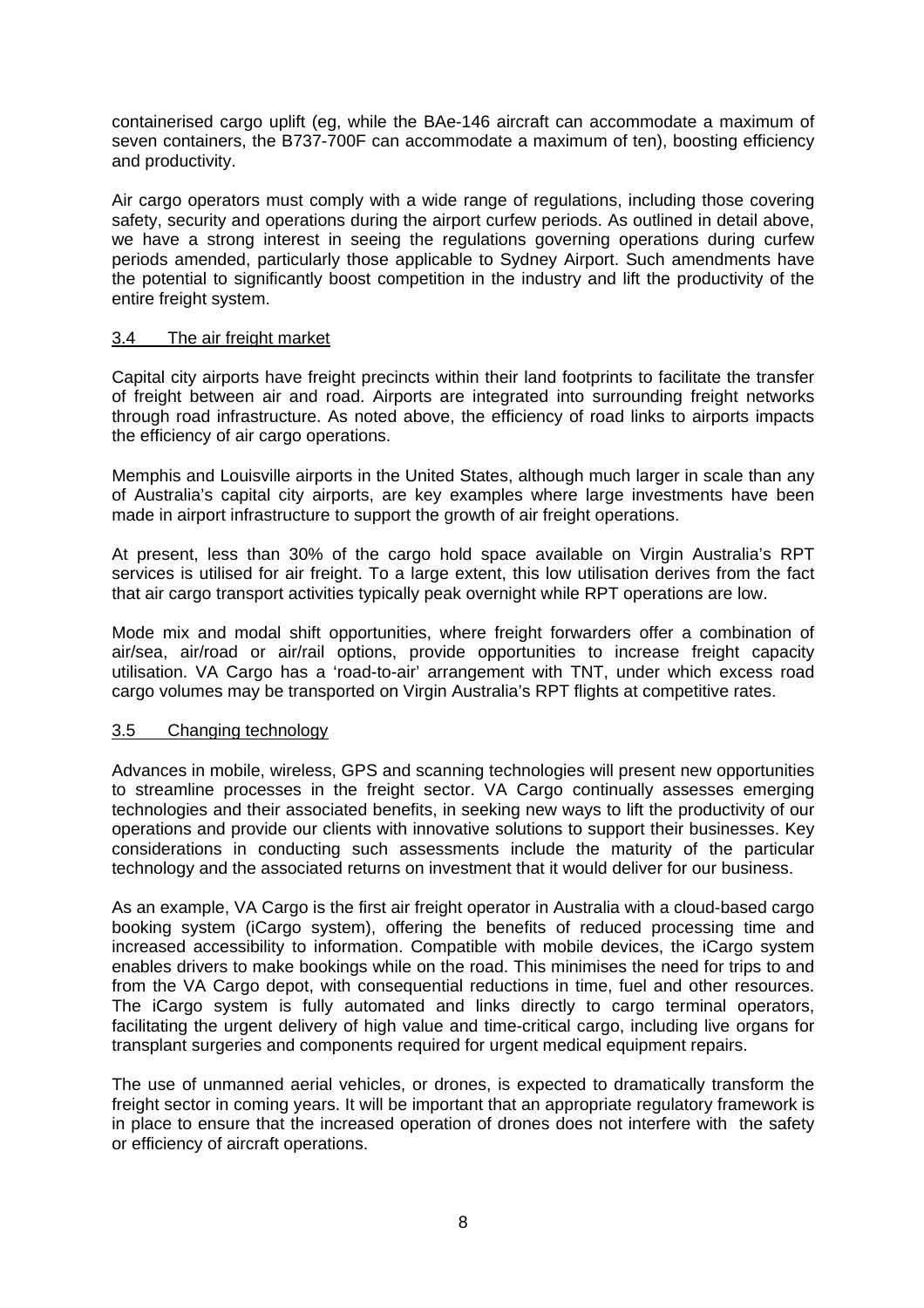# **4 Next steps**

# 4.1 Capacity forecasting

VA Cargo would be willing to consider any requests to provide data to assist with the Inquiry's assessment of capacity at key airports, to ensure that appropriate measures are taken to accommodate air freight demand over the next 20 years.

#### 4.2 Key drivers of change for use in scenario planning

VA Cargo would welcome the consideration of our suggested improvements to airport freight infrastructure and desired changes to regulations governing air freight operations during curfew periods, most notably at Sydney Airport, to be taken into account in scenario planning.

# 4.3 A national freight performance framework

VA Cargo strongly supports the proposal to develop a national freight performance framework. Ideally, such a framework would include key performance indicators for air freight and a consultation regime which allows stakeholders to provide their views on, and suggest improvements to, the framework. We believe our proposal above in relation to the production and publication by BITRE of additional information on the performance of Australia's domestic air freight operations is relevant in this regard. VA Cargo would welcome the opportunity to engage with Government as part of the process of developing this framework.